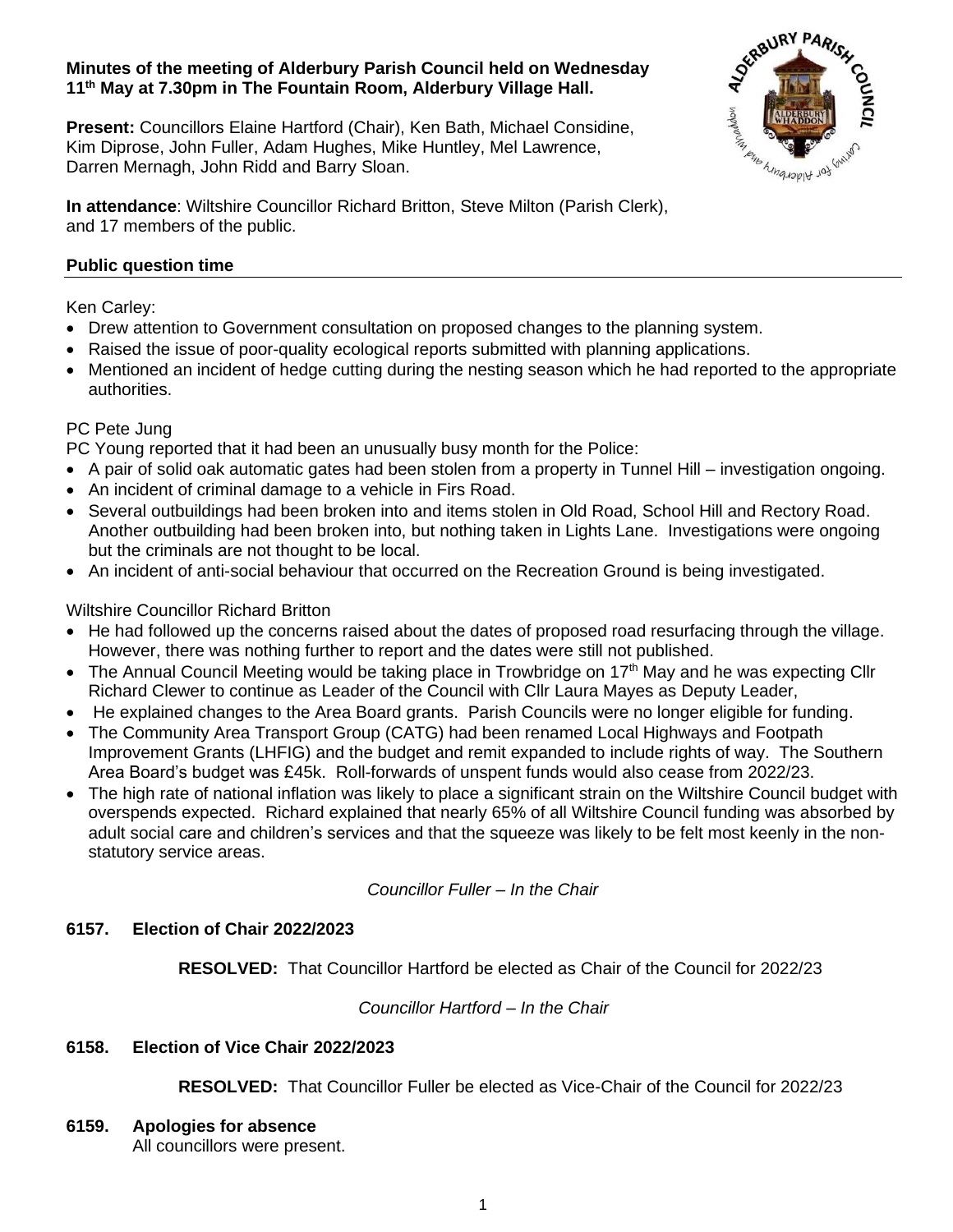## **6160. Declaration of Cllrs Interests and dispensations**

Cllr Huntley declared an indirect interest in the matter set out under minute 6169 below and remained in the meeting and spoke (but did not vote) on the matter.

### **6161. Council meeting minutes**

**RESOLVED:** that the [minutes of the last meeting held on Tuesday 5th April, 2022](http://www.alderburyparishcouncil.gov.uk/Meetings_Agendas__and__Minutes_34465.aspx) are approved as a correct record and signed by the Chair.

### **6162. Village Maintenance update**

Cllr Hartford updated the Council on the following matters:

- The footpath between Junction Road and Firs Road was now overgrown. Councillor Lawrence undertook to take this up with the footpath volunteers to see if they could help.
- The gardening group were preparing to plant out the summer bedding in the village troughs and planters. Members agreed this should be completed before the Best Kept Village Competition judging got underway.
- A close boarded fence at Oakwood Grove open space was being replaced with a post and rail fence and native hedging. Members welcomed the news.
- There was a missing white post at The Green at a point where the junction verges have been eroded by vehicles. It was agreed that the Clerk would contact Wiltshire Council to seek a replacement.
- The new post for the speed indicator device at the southern end of the village had been installed and the solar cell had been fitted by Hurdcott Landscapes ready for the relocation of the device.
- Defibrillator batteries and pads had been changed.
- The Best Kept Village entry had been submitted and the [2022 entry,](http://www.alderburyparishcouncil.gov.uk/_UserFiles/Files/Council%20documents/2022/2022%20Entry%20Form.pdf) [village report](http://www.alderburyparishcouncil.gov.uk/_UserFiles/Files/Council%20documents/2022/Report.pdf) and [maps](http://www.alderburyparishcouncil.gov.uk/_UserFiles/Files/Council%20documents/2022/2022%20BKV%20MAP.pdf) were now all now online.
- Cllr Lawrence reported that the wildlife volunteers had started to plant up the raised bed at the Community Resource Hub with native and bee-friendly wildflowers – annual and perennials.

#### **6163. Southampton Road Allotments**

The Council noted that the sale in Autumn 2021 of the allotment land by the Longford Estate had caused uncertainty for the allotment holders. John Turley was present and provided [a statement on](http://www.alderburyparishcouncil.gov.uk/_UserFiles/Files/Council%20documents/2022/Statement%20to%20Alderbury%20Parish%20Council%2011th%20May%202022.pdf)  [behalf of allotment holders.](http://www.alderburyparishcouncil.gov.uk/_UserFiles/Files/Council%20documents/2022/Statement%20to%20Alderbury%20Parish%20Council%2011th%20May%202022.pdf) Following his statement Mr Turley presented [a petition signed by 24](http://www.alderburyparishcouncil.gov.uk/_UserFiles/Files/Council%20documents/2022/Petition.pdf)  [allotment holders](http://www.alderburyparishcouncil.gov.uk/_UserFiles/Files/Council%20documents/2022/Petition.pdf) to the Chair of the Council.

The Clerk responded on behalf of the Council indicating the Council's support for the principal objectives agreed by the allotment holders – namely the retention of the existing site, access and car park. The Clerk stated that in his opinion, the allotments were not protected by statute as they were privately owned, and the allotment use had been permitted on a temporary basis only. Cllr Britton supported this view. The Clerk agreed to seek legal advice from the National Association of Local Councils on this point. Mr Turley explained that due to the uncertainty, tenants were now reluctant to invest in the improvement of their plots. He also drew attention to a memorial shed that had been purchased through donations and erected to honour the memory of the site's first warden Keith Whitmarsh who died suddenly in 2017. The clear preference was to stay on the existing site. Negotiations needed to begin urgently.

**RESOLVED:** that the Clerk write to the new owners of the allotment land:

- (1) Confirming that the Council will be seeking the retention of the allotments in their current position, with car parking and access;
- (2) Confirming that the Council will explore whether it would be possible to acquire the freehold;
- (3) Requesting a variation of the licence to provide 12 months' notice to vacate the land;
- (4) Seeking details of development timeframes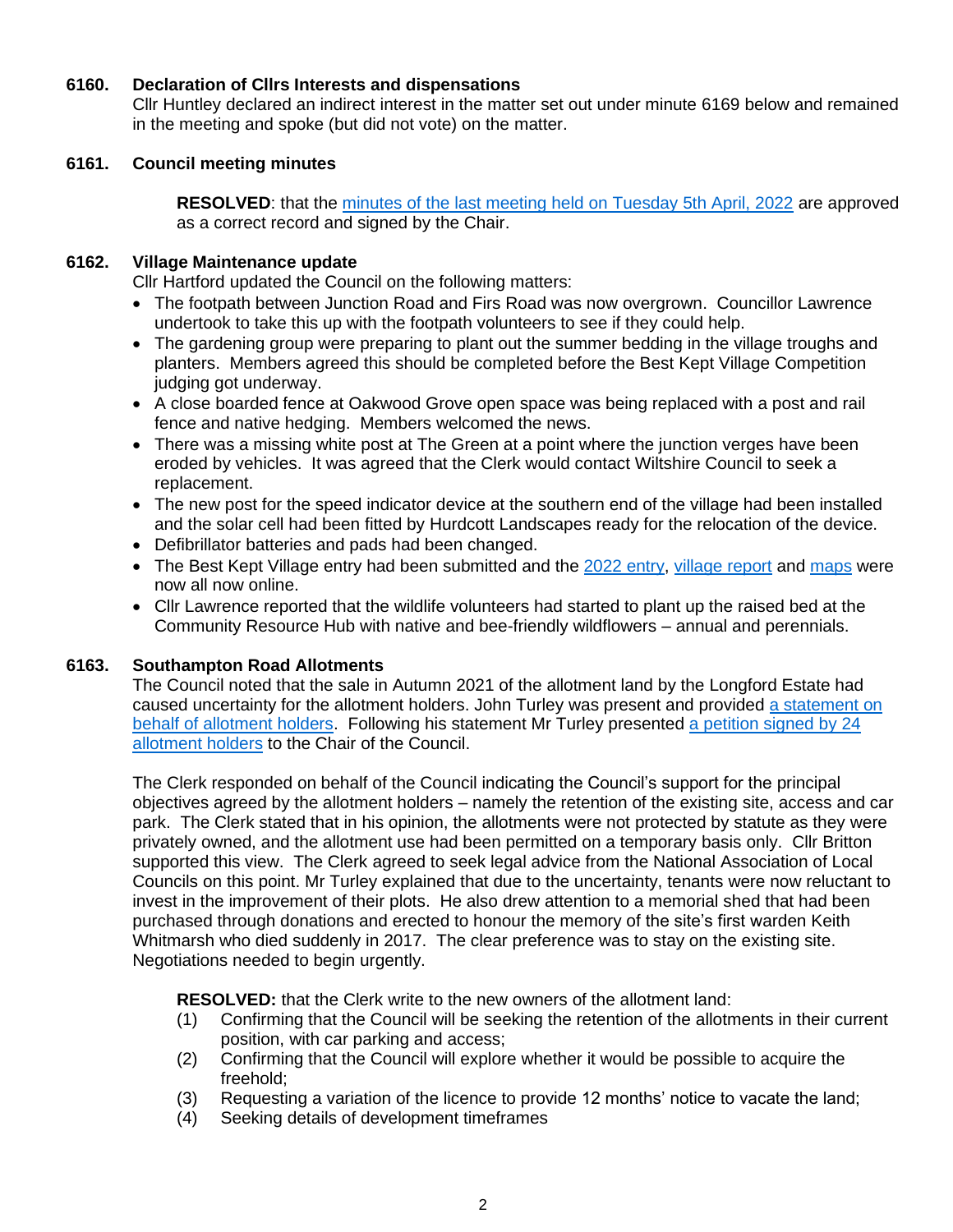## **6164. Future of the Three Crowns**

At the request of Councillor Hughes the Council considered the future of the Three Crowns in Whaddon. The owners and occupiers of the Three Crowns were present and stated that the pub was no longer viable as a business and that two planning applications would be coming forward shortly setting out future plans for the site. This had followed protracted negotiations with Wiltshire Council's enforcement officer.

**RESOLVED**: That the position be noted.

## **6165. Grant Application: Alderbury Village Hall**

The Council considered [an application for funding](http://www.alderburyparishcouncil.gov.uk/_UserFiles/Files/Council%20documents/2022/Application%20for%20Grant%20REDACTED.pdf) towards the cost of a new dishwasher submitted by the Village Hall Committee.

**RESOLVED**: that a grant of £750 be awarded to Alderbury Village Hall Committee towards the cost of a commercial dishwasher.

### **6166. Forward Plan**

The Council received [the draft Forward Plan](http://www.alderburyparishcouncil.gov.uk/_UserFiles/Files/Council%20documents/2022/Forward%20Plan%20-%20May%202022.pdf) for 2022/23

## **RESOLVED**:

- (1) That the objective relating to the allotments in Southampton Road be amended to make clear that negotiations will begin in May 2022, rather than 'be concluded;'
- (2) That the Clerk liaise with the Southern Wiltshire Community Engagement Manager regarding the possibility of support to provide youth activities in the summer holidays;
- (3) That replacement noticeboards be included in the plan;
- (4) That the Council's wish to become a climate friendly village be included in the plan, subject to a future report by the Clerk; and
- (5) That the Clerk explore the feasibility of installing solar panels on the Village Hall.

## **6167. Councillor responsibilities and appointments to outside bodies 2022/23**

**RESOLVED:** that the [schedule of councillor appointments](http://www.alderburyparishcouncil.gov.uk/_UserFiles/Files/Council%20documents/2022/Councillor%20Appointments%20Approved.pdf) be approved.

#### **6168. Council Subscriptions**

**RESOLVED**: that the following subscriptions be approved:

- Council for Protection of Rural England £36
- National Association of Local Councils (including Wiltshire ALC) £774
- Information Commissioner £35
- Society of Local Council Clerks £251
- Corporate Governance Institute (ICSA) £150

#### **6169. Appointment of Internal Auditor**

The Council confirmed the appointment of Lightatouch until 2025.

#### **6170. Review of Banking Arrangements**

**RESOLVED:** that Lloyds Bank be retained for the ensuing year.

#### **6171. Review of Insurance Arrangements**

**RESOLVED:** that Came and Company be retained as the Council's insurance brokers for 2022/23.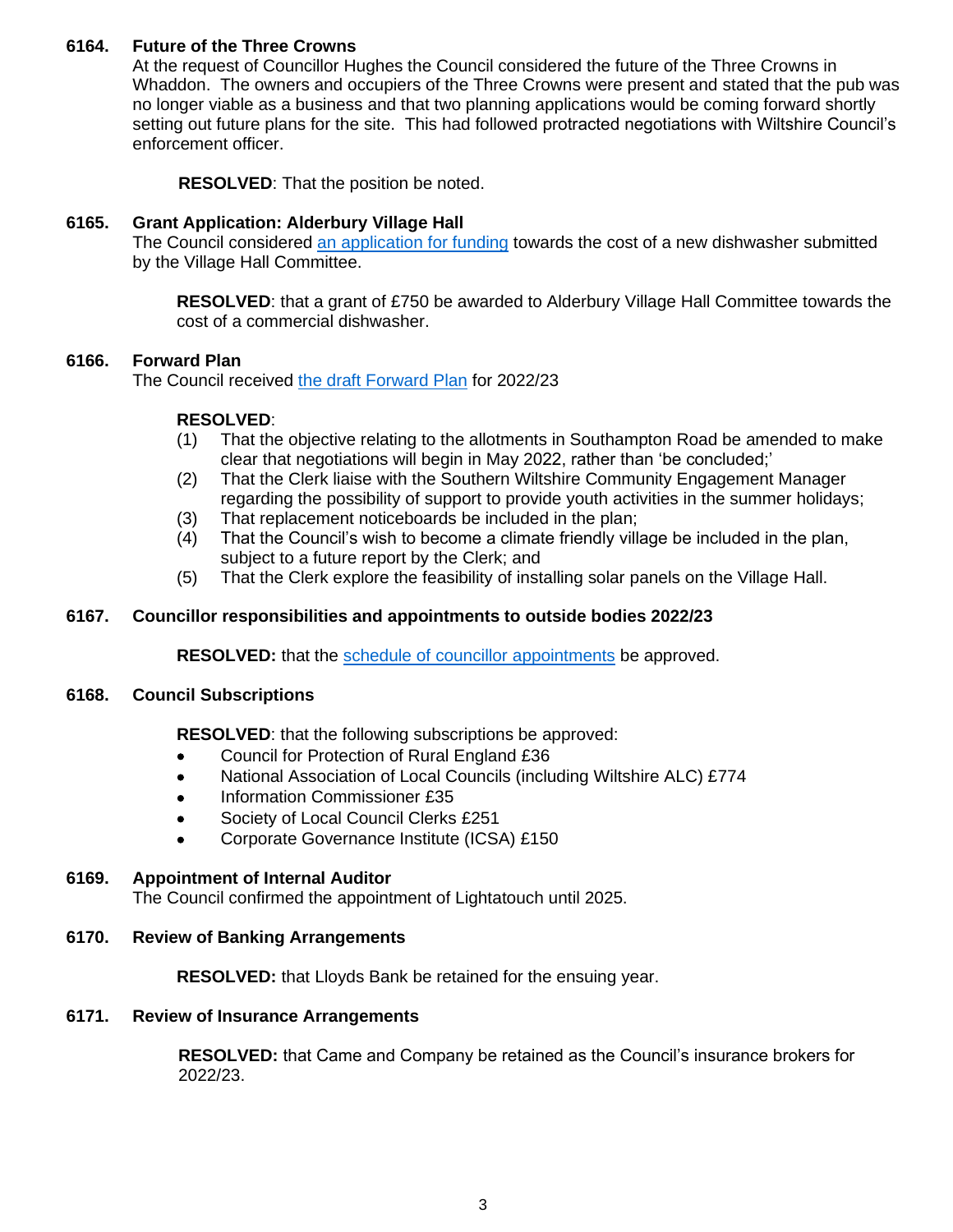## **6172. Council Policies and Procedures**.

**RESOLVED:** that [the policies and procedures currently listed on the Council's website](http://www.alderburyparishcouncil.gov.uk/Policy__and__Documents_34466.aspx) be reconfirmed for 2022/23

### **6173. End of Year – Annual Governance and Accountability Return (AGAR)**

In accordance with Accounts and Audit Regulations 2015 and proper practices set out in the JPAG Practitioners Guide, the Council:

## **RESOLVED:**

- (1) that [the Statement of Internal Control](http://www.alderburyparishcouncil.gov.uk/_UserFiles/Files/Policy%20and%20Documents/New%20Policies/06%20Internal%20Control%20V2.pdf) be approved;
- (2) that the matters set out in [the Internal Auditor's report](http://www.alderburyparishcouncil.gov.uk/_UserFiles/Files/Council%20documents/2022/AGAR%20-%20Internal%20Audit%20Report%202021-2022.pdf) be noted and the Annual Internal [Audit Report \(AGAR\)](http://www.alderburyparishcouncil.gov.uk/_UserFiles/Files/Council%20documents/2022/AGAR%20-%20Internal%20Audit%20Statement.pdf) be adopted;
- (3) that [the Annual Governance Statement \(AGAR Form 3 Section 1\)](http://www.alderburyparishcouncil.gov.uk/_UserFiles/Files/Accounts/2022/AGAR%20-%20Section%201%202021-22.pdf) be approved;
- (4) that [the Accounting Statements for the Year ending 31st March 2022 as certified by the](http://www.alderburyparishcouncil.gov.uk/_UserFiles/Files/Accounts/2022/AGAR%20-%20Section%202%202021-22.pdf)  [RFO \(AGAR Form 3 Section 2\)](http://www.alderburyparishcouncil.gov.uk/_UserFiles/Files/Accounts/2022/AGAR%20-%20Section%202%202021-22.pdf) be approved and signed by the Chair;
- (5) that [the Statement of Variances](http://www.alderburyparishcouncil.gov.uk/_UserFiles/Files/Accounts/2022/APC%20Statement%20of%20Variances%20and%20Explanantion%20of%20Blalances.pdf) be approved;
- (6) that [the End of Year Bank Reconciliation Statement](http://www.alderburyparishcouncil.gov.uk/_UserFiles/Files/Accounts/2022/APC%20Bank%20Reconciliation%2031-3-22.pdf) be approved; and
- (7) that the [Notice of Public Rights and Publication of Unaudited AGAR](http://www.alderburyparishcouncil.gov.uk/_UserFiles/Files/Council%20documents/2022/AGAR%20-%20EoPR%20Unaudited%20Accounts.pdf) be approved and published by the RFO on the dates specified in [the Confirmation of Dates Statement.](http://www.alderburyparishcouncil.gov.uk/_UserFiles/Files/Council%20documents/2022/AGAR%20-%20Confirmation%20of%20Dates%20of%20Public%20Rights.pdf)

## **6174. Budget Monitoring Report Month 1**

The Council noted [the budget monitoring report to 30th April 2022](http://www.alderburyparishcouncil.gov.uk/_UserFiles/Files/Accounts/2022/BM_2002_04.pdf)

## **6175. Bank Reconciliation and Balances 30th April 2021** The Council noted [the bank reconciliation and balances to 30th April 2022.](http://www.alderburyparishcouncil.gov.uk/_UserFiles/Files/Accounts/2022/2022-04.PDF)

#### **6176. Accounts for Payment**

#### **RESOLVED:**

- (1) that [the schedule of payments](http://www.alderburyparishcouncil.gov.uk/_UserFiles/Files/Accounts/2022/Schedule%20-%202022-05%20V2.pdf) be approved; and
- (2) that the Clerk seek clarification from Idverde about the litter bin at Junction Road that has been inaccessible throughout 2022.

## **6177. [Planning Application PL/2022/01624](https://development.wiltshire.gov.uk/pr/s/planning-application/a0i3z000017SzFYAA0)**

Temporary change of use from what is currently open grassland, previously used as Alderbury FC sports pitches to a parking area for the sales centre of the approved development outline ref 17/04301/OUT, reserved matters ref PL/2021/04201 - land Off Firs Road, Alderbury, SP5 3BD

**RESOLVED:** that the Council raises no objection to this application provided the land is reinstated at the end of this temporary permission.

## **6178. [Planning Application PL/2022/02766](https://development.wiltshire.gov.uk/pr/s/planning-application/a0i3z0000183Is6AAE)**

New dwelling with associated drive, carport/garage and garden amenity space (As approved under planning ref 20/07065/FUL with revised access position) - Resubmission of PL/2022/02035 - land rear of Caynton Lawns, Oak Drive, Alderbury, Wilts, SP5 3AJ

**RESOLVED:** that the Council objects strongly to this application for the following reasons:

(1) The proposed access is located near the end of a private track lying within the curtilage of the adjoining property 'Mere' and leading exclusively to the two properties at 'Treetops'.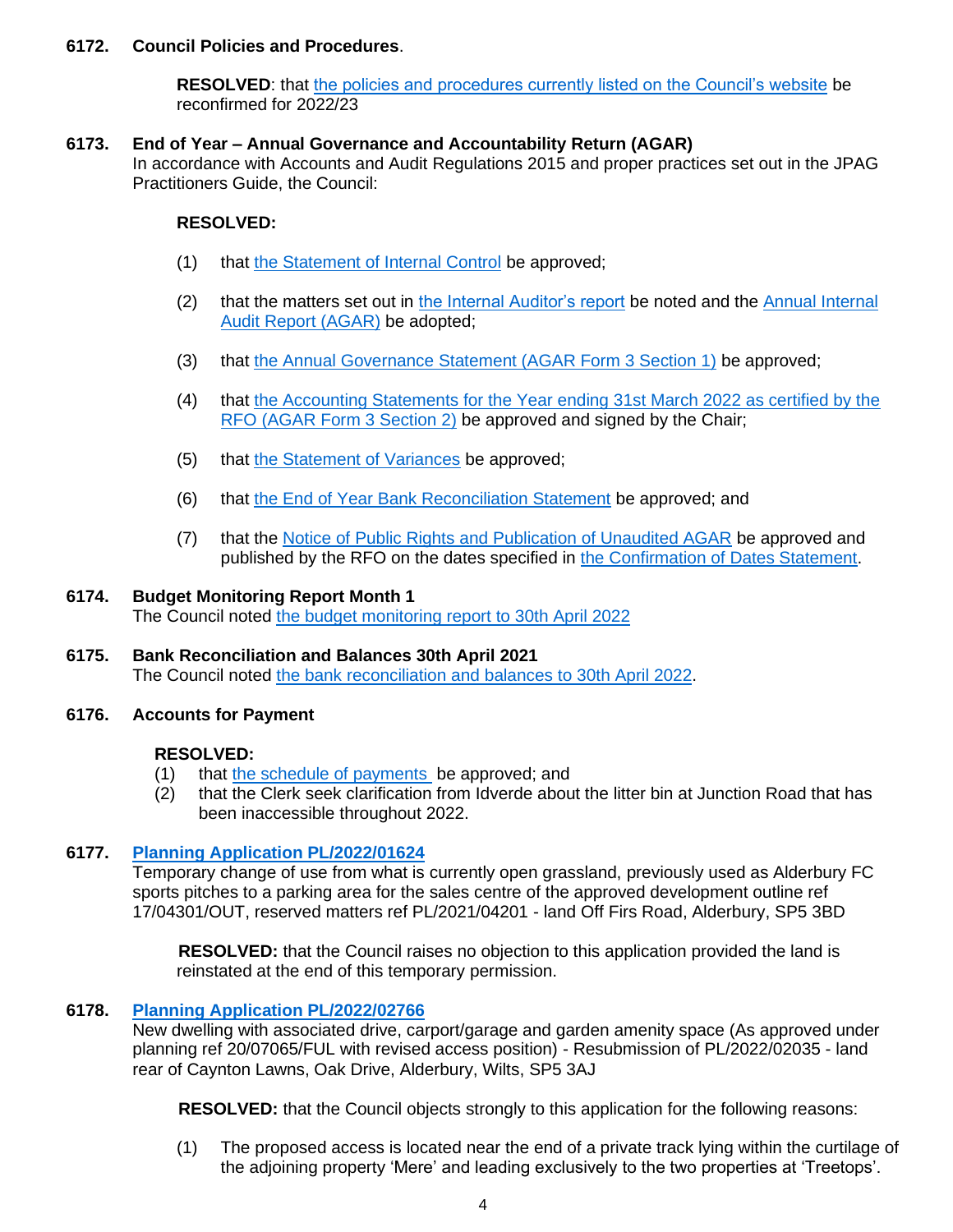The track is unsurfaced, is only 2.5m wide, and too narrow for access by emergency, refuse or other service vehicles. It cannot be widened as this land is not within the boundary of the site. The extra traffic generated by the proposed 4-bedroomed house including delivery and business vehicles will greatly increase vehicle movements along the track. In addition, the proposed entry access point for the new development provides inadequate visibility for road users approaching from north, and vehicles egressing the site will have inadequate sight lines to the north. This will significantly increase road safety risks. The application can make no accommodation for this within the current boundary line. The Council considers the proposed access to be unsafe as it will increase highway safety risks to an unacceptable level and should be refused in accordance with Policy 61 (ii) of the Wiltshire Core Strategy 2015.

- (2) The proposed access by virtue of its narrow width and lack of passing places, pedestrian refuges and turning areas presents a danger to pedestrians, cyclists and other road users and is therefore contrary to Policy 61 (i) of the Wiltshire Core Strategy 2015.
- (3) The proposed access by virtue of its narrow width and lack of passing places and turning areas is inadequate to serve delivery and service vehicles and is therefore contrary to Policy 61 (ii) (e) of the Wiltshire Core Strategy 2015.
- (4) The proposed access will involve cutting through a bank and the removal of mature hedgerow. This will have a harmful impact upon the landscape character of the narrow rural lane and involve the loss of valuable natural habitat. Therefore, the Council considers this application should be refused in accordance with Policies 50 and 51 (i) of the Wiltshire Core Strategy 2015.
- (5) The LPA must satisfy itself that the access proposed can be achieved without third party consent.

### **6179. [Planning Application PL/2022/00203](https://development.wiltshire.gov.uk/pr/s/planning-application/a0i3z000017DMCi)**

Demolition of the existing conservatory. Conversion/extension of the existing dwelling. Pruning of a Magnolia tree - The Pippins, 56 Old Road, Alderbury, SP5 3AR

**RESOLVED:** that the Council raises no objection to this application.

#### **6180. [Planning Application PL/2022/02929](https://development.wiltshire.gov.uk/pr/s/planning-application/a0i3z0000183X8S)**

Conversion of garage roof space to living accommodation ancillary to the main house, to include the insertion of a dormer on the West elevation – The Field House, Southampton Road, Alderbury SP5 3AG

**RESOLVED:** that, provided the LPA is satisfied that overlooking due to the design and position of the roof fenestration, will not be detrimental to the enjoyment of privacy of neighbouring properties, Alderbury Parish Council raises no objection to this proposal subject to the following condition:

The building hereby permitted shall be for the ancillary domestic use of the occupiers of Field House only and shall not be used, let, licensed, rented or sold-off separately.

#### **6181. Reports from Outside Bodies**

- (1) Cllr Huntley thanked the Council for its grant towards the cost of the new dishwasher and reported that the Village Hall Committee was seeking to install Wi-Fi boosters to improve broadband in the building.
- (2) Cllr Fuller reported on the outcome of a stakeholder meeting to address safety concerns at the school in Firs Road. The road surfacing works were now underway following a slight hold-up due to the poor sub strata. The new school pedestrian access has now been agreed and this